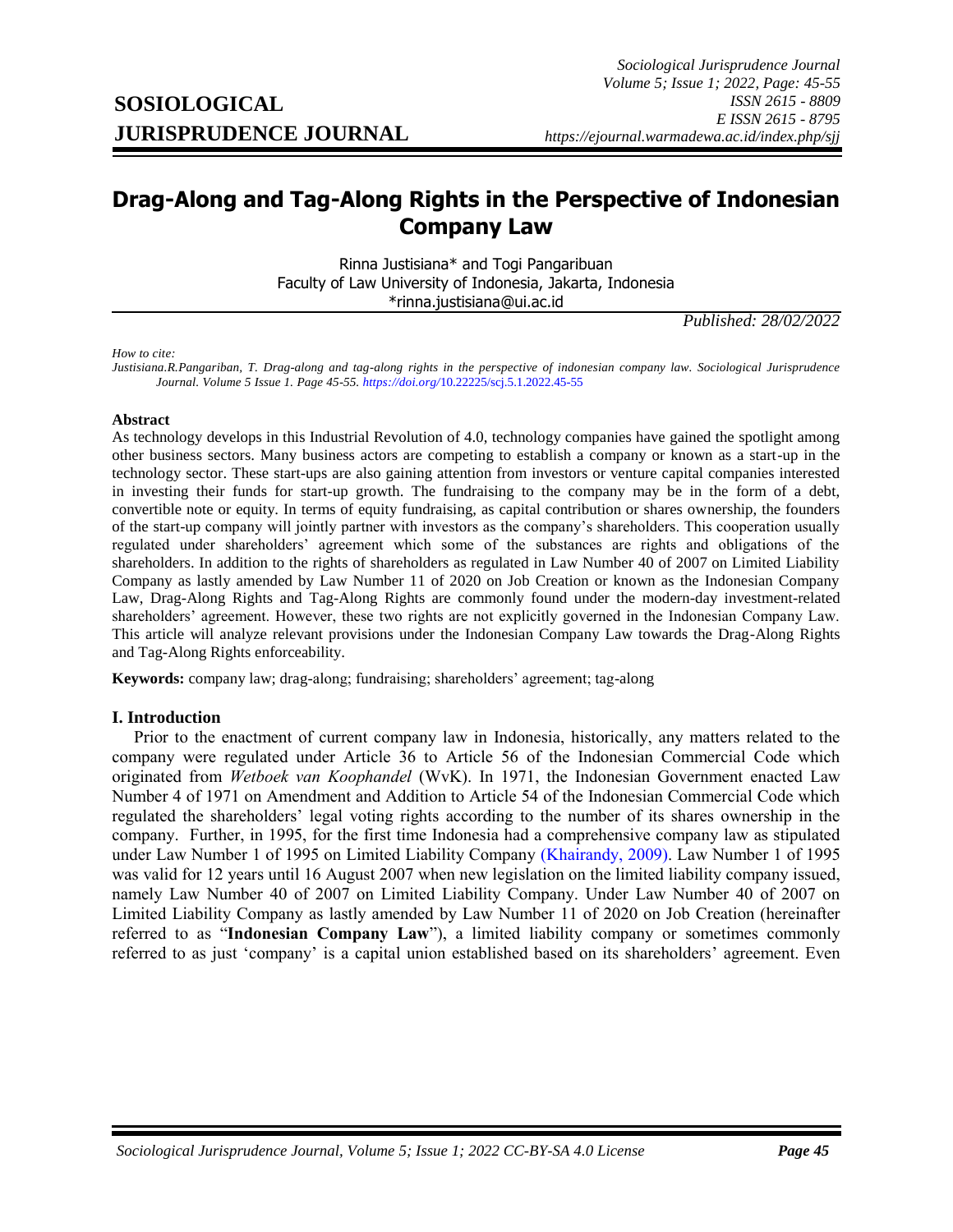though the Indonesian Company Law recently also acknowledge single-shareholder corporation for micro and small businesses. Indonesian Company Law and generally the company laws in other countries regulate similar subjects, among others, incorporation procedures, shares allotment and contribution, shareholders (including majority rules and minority protection), boards and secretary (as applicable), dissolution and insolvency, winding up, etc. In many countries, company law continues to be a rapidly changing subject and there is no promise of any respite [\(Oliver, 1994\).](#page-5-0) The company laws also have become the primary legislation for other statutory provisions, such as investment, capital market, and insolvency laws. As a country with Civil Law system, Indonesian laws are sourced from the prevailing laws and regulations. Therefore, the Indonesian Company Law has become the primary legal source in relation to company matters.

According to the definition under Article 1 paragraph (1) of the Indonesian Company Law, below are the essential elements of a limited liability company:

- 1. Company or locally known as "PT" in Indonesian term, is a legal entity;
- 2. A capital union;
- 3. Established based on agreement;
- 4. Perform business activities;
- 5. The capital is divided into shares.

Referring to one of the characteristics of a company, capital in a company is divided into a certain number of shares held by a person or legal entity, referred to as shareholder. The concept of legal entity status with separate assets (including capital) from the personal assets of its shareholders is a distinguished nature from other company forms, i.e. *Vennootschap onder Firma* or Firma and *Commanditaire Vennootschap* or *C[V \(Sardjono, et.al., 2014\).](#page-5-0)* 

Either acting as founder or investor, a shareholder certainly has its own interest in the company. These various interests shall be stipulated under a written agreement accommodated in the company's articles of associations or an additional separate agreement, namely shareholders' agreement. Unfortunately, the Indonesian Company Law does not provide any definition of shareholders' agreement. Nevertheless, the shareholders' agreement may be defined as

*"cooperative type of legal relationship separated from the articles of association but one which has a strong connection to these articles (a syndetic coordination, 'a group of contracts'), entered into on the basis of the doctrine of the freedom of contract with the participation of each member or some members of a company, or in some cases, even third parties, in the framework of which the parties undertake obligations related to the foundation, operation or termination of a company, which point beyond the frameworks of the articles of association."* [\(Veress, 2018\).](#page-5-0)

Further, according to Vorst [\(Budiono, 2018\),](#page-5-0) there are several considerations for shareholders to regulate specific covenants and undertakings in a shareholders' agreement compared to only stipulate it under the company's articles of association:

- 1. The articles of associations have legal binding effect not only to the shareholders but also to the third party, meanwhile the shareholders' agreement is only binding to the involved parties.
- 2. The shareholders' agreement shall only be changed by the unanimous approval of all shareholders, but the articles of associations shall be amended through the resolution of a General Meeting of Shareholders ("**GMS**") according to the attendance and voting quorums.
- 3. The articles of associations will be applied to any new shareholders. However, the shareholders' agreement must be approved by all shareholders (existing and new) with an amendment/addendum.
- 4. The articles of associations have an open-characteristic to the public whilst the shareholders' agreement has a closed-characteristic and the substances are confidential for the third parties.
- 5. The articles of associations are a legal nature and have great juridical influence for company's internal regulations than the shareholders' agreement.
- 6. The statutory obligations under an article of association may be subject to legal sanctions if the obligations are not fulfilled, such as the non-fulfillment of voting rights and dividend rights. However,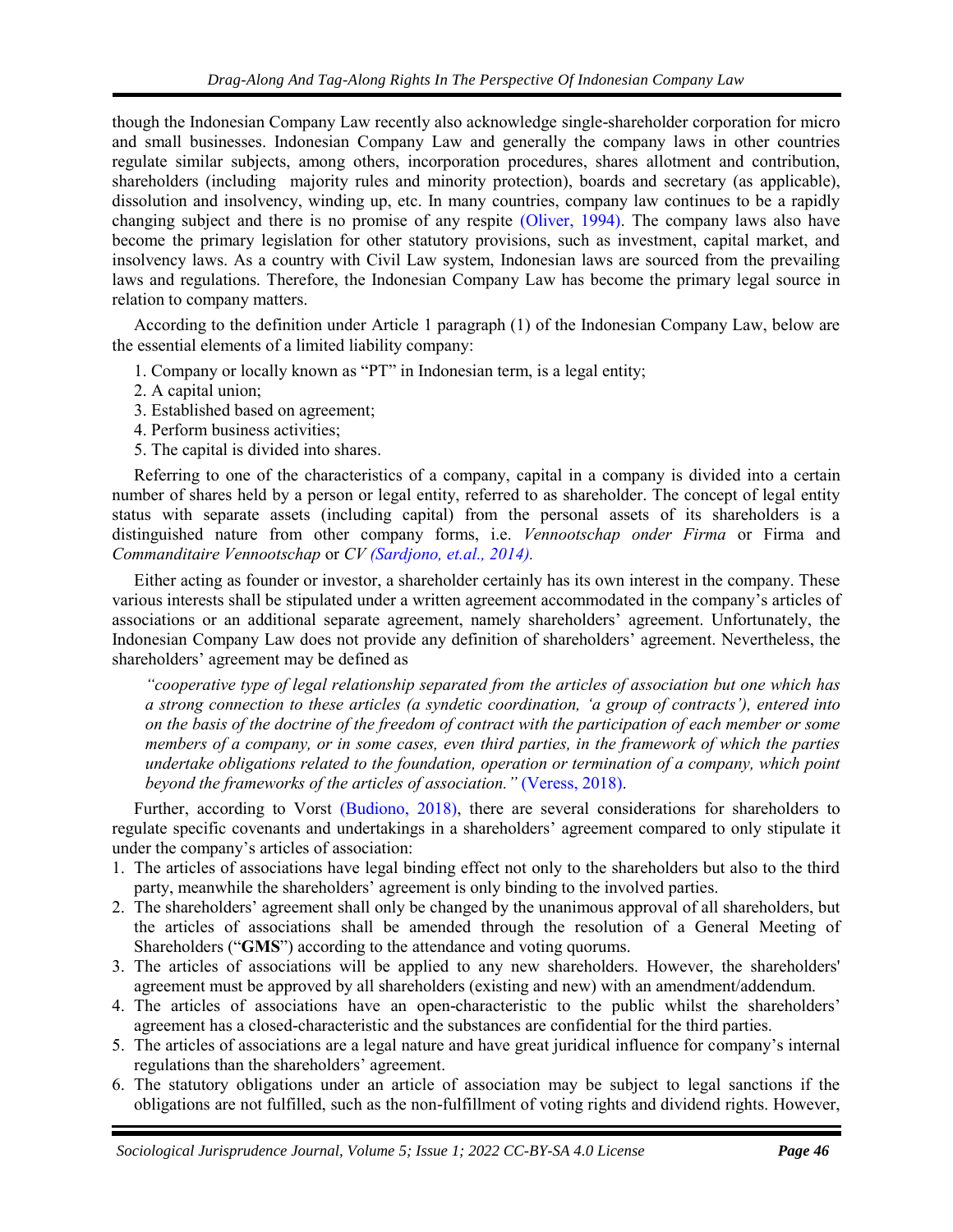the shareholders' agreement cannot apply sanctions of a legal nature.

The shareholders' agreement is deemed necessary if the company's shareholders agreed and undertaken specific matters which uncommonly stipulated under the articles of association. Therefore, the shareholders' agreement used as a way to clarify the purpose of such specific interests in order to provide a sense of propriety and appropriateness for shareholders [\(Budiono, 2018\).](#page-5-0) However, both articles of associations and shareholders' agreement must be in-lined, even though the shareholders may regulate detailed terms and conditions under the shareholders' agreement. Therefore, in the event any discrepancy occurs regarding the same matters under the company's articles of associations and its shareholders' agreement, the articles of associations shall prevail. Notwithstanding to the foregoing, in any case both articles of associations and shareholders' agreement shall not violate any provisions of the Indonesian Company Law.

In practice, shareholders agreement used to regulate rights and obligations of the shareholders for inadequate matters provided by the laws, especially on business matters and management of the company. Usually, the company's shareholders may require shareholders' agreement to establish a joint venture company or venture capital-backed company [\(Chemla,](#page-5-0) *et.al.,* 2007). In this type of cooperation, most probably the shareholders are divided into majority shareholder(s) and minority shareholder(s). Therefore, it will be deemed necessary to specify certain provisions to reach a fair arrangement between both type of the shareholders.

Even though the shareholders' agreement applies to any business sectors, this article will particularly discuss on the shareholders' agreement entered in the framework of technology company start-up investment or what is usually known as fundraising. Since the beginning of 21<sup>st</sup> century, the world has entered the 4<sup>th</sup> generation of Industrial Revolution. This era known as Industrial Revolution of 4.0 which marked by the technological advances in many sectors by the emergence of artificial intelligence, big data, Internet of Things (IoT), blockchains, etc. [\(Fonna, 2019\).](#page-5-0)

In this Industrial Revolution of 4.0 era, as technologies are rapidly developed, many business actors also compete to establish technology-based companies, known as start-ups. Start-ups in the technology sector are gaining spotlights in the industry and have the venture capital companies and group of investors' attentions. The investment may be provided in various schemes and there are several types of fundraising for start-ups, as follows [\(Qur'ani, 2019\):](#page-5-0)

- (a) Debt, with certain terms and interest;
- (b) Convertible Note, a potentially converted debt into the equity of the company;
- (c) Equity, a share subscription with capital contribution in the company.

In terms of investment as an equity/capital contribution or shares ownership, the founders/existing shareholders of the start-up company will jointly partner with investors as the company's shareholders. By the rise of technology companies or tech-company around the globe, especially giant tech companies, such as Google, Facebook, Amazon, Alibaba, etc. Indonesia is also experiencing the hype of tech companies by Gojek, Tokopedia, Traveloka, and many other local or foreign investment company establishments. These successful tech companies are financially supported by prominent investors, for example, Alibaba Group, Astra International, Sequoia Capital, etc. [\(Fitriani, 2017\),](#page-5-0)

In an early fundraising stage, the company will negotiate a Term Sheet with the investors as an initial document containing general terms and conditions as the basis of the main agreement between the parties. Mostly the Term Sheet subsequently will become shareholders' agreement, which some of the subjects are the rights and obligations of the shareholders. The shareholders' agreement is essential in the cooperation between founders as existing shareholders with new investors, either in form of venture capital company or other type of investors. It is not only for regulating certain management provisions, but also in the financial matters related to the shares ownership and return of investments. In this type of investment, the invested funds usually utilized for the company's operational business growth without any positive cash flows within certain years. Therefore, the shareholders' agreement must protect all shareholders' interests with the stipulation of rights, obligations, and authorization limitations or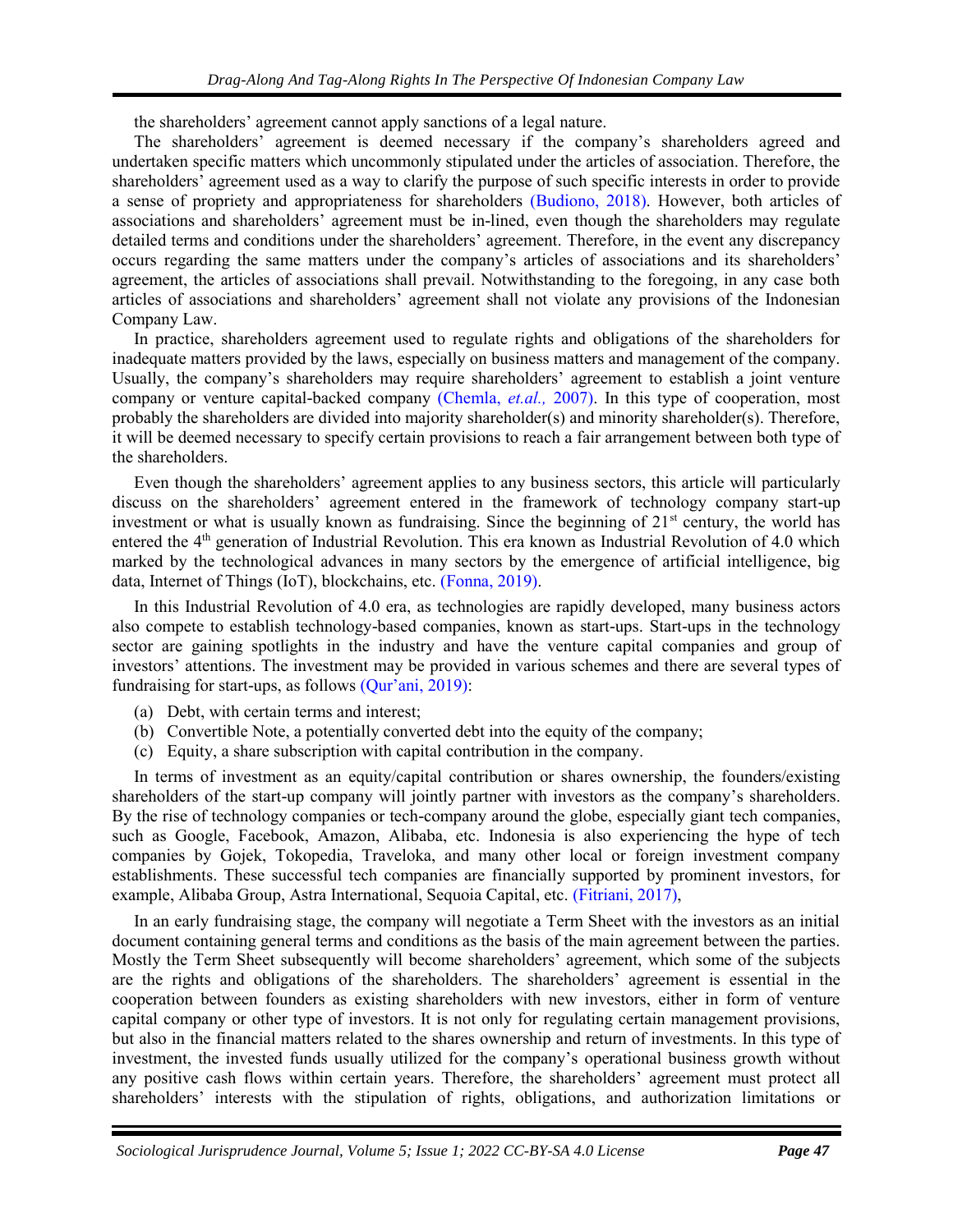commonly known as reserved matters both for founders or investors.

Generally, shareholders' agreement furnishes the shareholders with certain rights, particularly related to the capital increment and transfer of shares, namely as follows (Chemla, *et. al.,* 2007):

- (i) pre-emptive rights,
- (ii) right of first refusal,
- (iii) put options rights,
- (iv) call options rights,
- (v) drag-along rights,
- (vi) tag-along rights.

Each right provides a different mechanism of shares acquisition and transfer of shares performed by shareholders. These rights also include certain obligations to be taken. The abovementioned rights are part of the minority shareholders' protection. The commonly known pre-emptive rights and right of first refusal provide rights for the existing shareholders to be offered an equal number of shares to maintain the shares ownership and prevent shares dilution. Further, the put and call options rights grant the shareholders an option to sell and buy shares at a certain value and specified time upon the occurrence of triggering events to reduce the risk of capital loss. In addition, the drag-along and tag-along rights also have an essential role in protecting the minority shareholders by providing certain mechanisms for shareholders upon the sale of a company's shares, especially in merger and acquisition transactions.

Indonesian Company Law has stipulated certain rights of the shareholder in terms of shares acquisition and transfer of shares which will be further elaborated in this article. In this matter, many legal research has elaborated the general minority shareholders protections, including the pre-emptive rights and right of first refusal as commonly known under the Indonesian Company Law. However, mainly the discussions are limited to the foregoing rights, and some research has addressed put options and call options rights. However, it is rare to find the legal analysis of drag-along and tag-along rights, especially under the Indonesian laws' perspective. Therefore, to fill the gap, this article will particularly analyze the enforceability of drag-along and tag-along rights under the Indonesian Company Law perspective and the validity of the shareholders' agreement consisting of the said rights.

### **II. Methods**

Legal research, or in Dutch called as *rechtsonderzoek* [\(Susanti, 2018\),](#page-5-0) is a scientific activity performed based on specific methods, systematic, and thoughts to analyze certain legal phenomena [\(Soekanto,](#page-5-0)  [2014\).](#page-5-0) This legal research applies a normative legal method to analyze the applicable Indonesian laws and regulations related to the shareholders' rights, especially on drag-along and tag-along rights.

This research used a literature approach with secondary data types focusing on the analysis of primary, secondary, and tertiary legal materials [\(Soekanto, 2019\).](#page-5-0) Primary legal materials of this research are (i) Indonesian Civil Code, (ii) Law Number 40 of 2007 on Limited Liability Company, and (iii) Law Number 11 of 2020 on Job Creation. In addition, the research will also review secondary legal materials of relevant legal matters, such as books and journals, especially in the company or corporate matters, both published in Indonesia and overseas. Finally, the research will examine the tertiary legal material, such as Black's Law Dictionary, to complete the secondary data collection.

Further, this research uses a qualitative method to analyze the data by exploring the essence behind reality or action or data obtained by the author as an object of analysis [\(Mamudji, 2005\),](#page-5-0) which is applied in this research by reviewing and analyzing the legislation of Indonesian Company Law and comparing towards the research object.

# **III. RESULT AND DISCUSSION**

Individually, a shareholder as owner of the company does not have significant power towards the board of directors and the board of commissioners [\(Rajagukguk, 2011\).](#page-5-0) However, the shareholders may have significant power if united under a GMS. Indonesian Company Law does not define a shareholder. However, we may find definition of General Meeting of Shareholders (Article 1 point 4 *jo*. Article 75 paragraph (1) of Indonesian Company Law), as follows: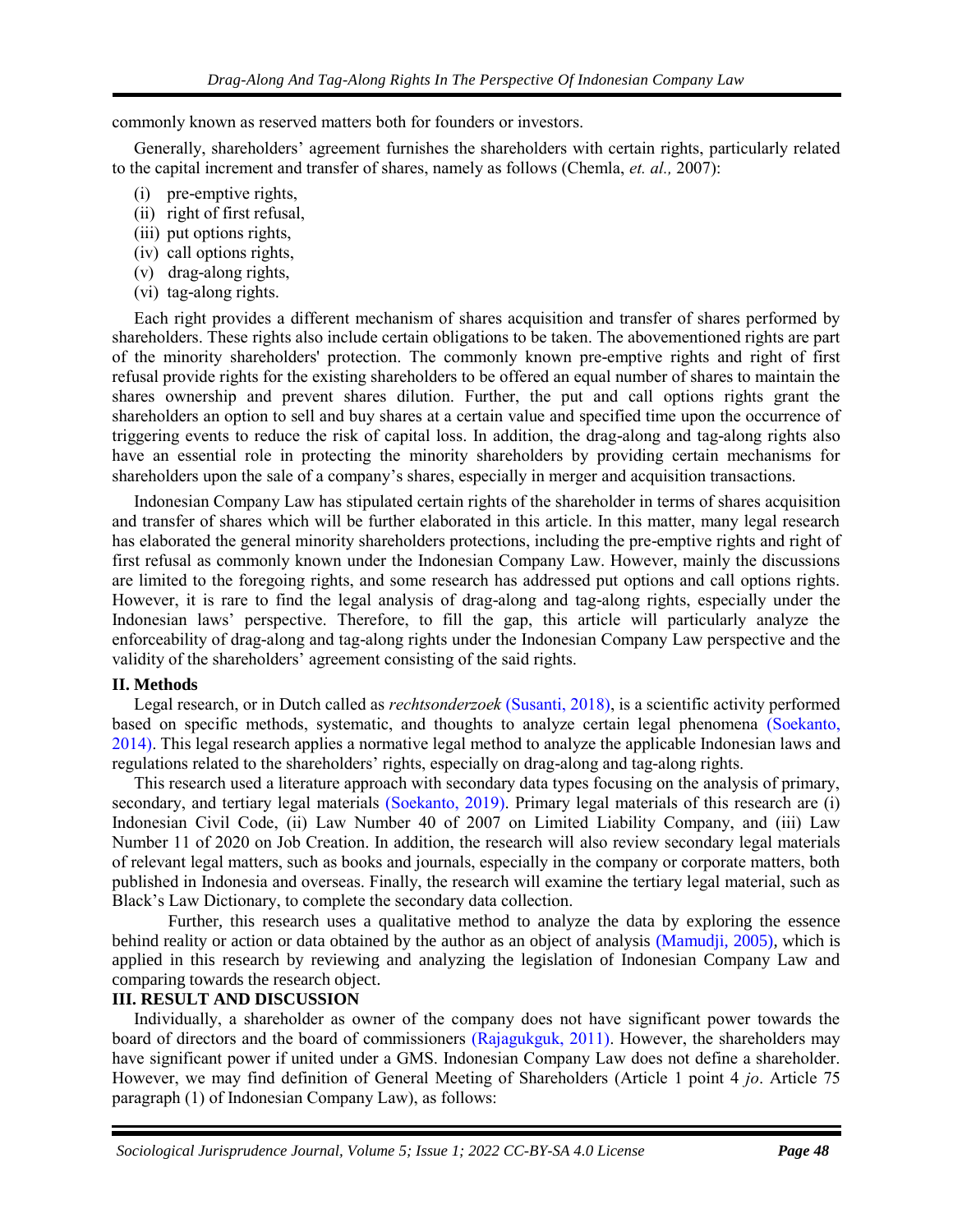*"General Meeting of Shareholders, hereinafter referred to as GMS, means a Company Organ with specific authorities not given to the Board of Directors or Board of Commissioners within the permissible limits stipulated in this Law and/or article of association."*

Indonesian Company Law stipulates certain types of shareholders' rights which divided into individual rights and collective rights [\(Widjaja, 2008\).](#page-5-0) One of the individual rights is related to the right to have the first offer of capital increment and prior to the shares transfer. As for collective rights of shareholders, the GMS has the authority to appoint and dismiss the members of the board of directors and the board of commissioners.

These rights of shareholders may be further regulated under an agreement, in addition to the company's articles of association. This agreement between the shareholders is commonly known as shareholders' agreement. It has the advantage of flexibility than the articles of association. The articles of association under a Notarial deed have a standard and rigid format than the shareholders' agreement. However, the company's articles and association prevail to the company stakeholders, such as shareholders, board of directors, and board of commissioners, and other third parties. In contrast, the shareholders' agreement shall be valid and binding only for the parties involved under the agreement as stipulated in Article 1340 paragraph (1) of the Indonesian Civil Code.

This section will analyze and discuss on the validity of shareholders' agreement under the Indonesian Civil Code perspective, elaborate particular shareholders' rights related to the capital increment and shares transfer, and mainly to analyze the enforceability of drag-along and tag-along rights under the perspective of Indonesian Company Law.

### **A. Shareholders' Agreement Validity**

A shareholders' agreement may be in many forms and concepts. For example, some partnerships enter the agreement in their initial establishment process. Others are contractually bound during the changes of shareholder's process, either due to sale and purchase of shares or new shareholder participation. As any other agreement, the shareholders' agreement also subject to the Indonesian Civil Code which originated from *Burgerlijk Wetboek* (BW), particularly on the contract validity requirements under Article 1320. According to the Article of 1320, to be validly legal and binding any agreement must fulfill 4 (four) requirements, namely:

- (i) consent,
- (ii) capability,
- (iii) particular subject matter, and
- (iv) legitimate cause.

The first 2 (two) requirements are known as subjective conditions. Failure to comply with these requirements may be appealed for the annulment of agreement before the court. The last 2 (two) requirements are known as objective conditions. Failure to comply with these requirements, the agreement shall become null and void.

In addition, a valid agreement shall be applied as a prevailing law between the parties according to Article 1338 paragraph (1) of the Indonesian Civil Code or known as the *Pacta Sunt Servanda* principle. This article also provides the freedom of contract, which means that the parties may agree on any matters to the extent they shall not violate the prevailing laws and regulations in general.

A shareholders' agreement complying to the provisions of the Indonesian Civil Code and other prevailing laws and regulations in Indonesia (including the Indonesian Company Law) shall become a valid and binding contract between the parties or shareholders of the company. For instance, a foreign investment-related shareholders' agreement shall not govern any nominee arrangement provision due to the prohibition under investment laws as expressly stipulated in Article 33 paragraph (1) and (2) of Law Number 25 of 2007 on Investment as lastly amended by Law Number 11 of 2020 on Job Creation. In this matter, the said shareholders' agreement shall become null and avoid as it does not fulfill the legitimate cause requirement by violating the investment laws.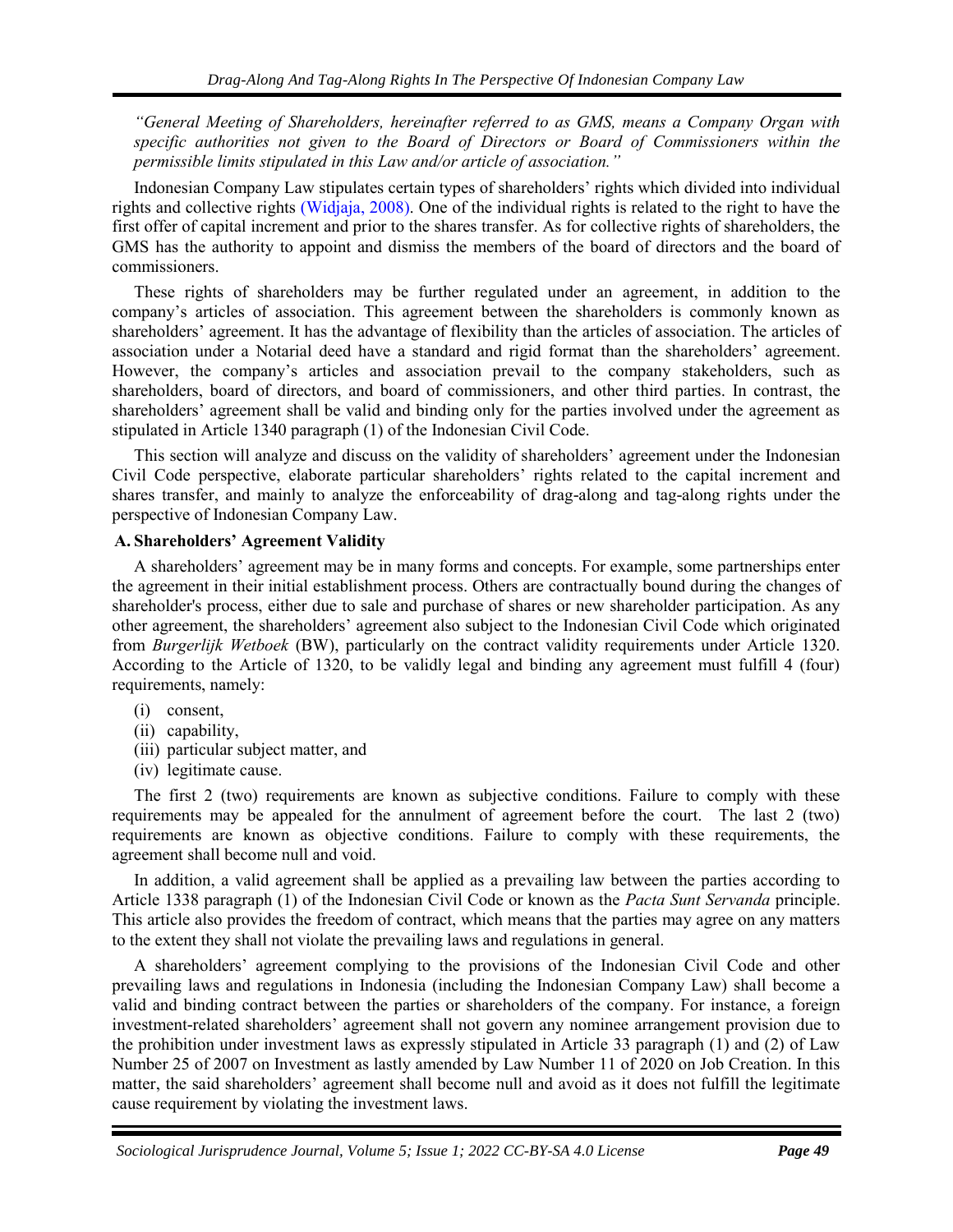Further, the shareholders' agreement shall be made in good faith or in Dutch called as *goeder trow* as regulated under Article 1338 paragraph (2) of the Indonesian Civil Code (Fuady, 2001). The good faith principle applies in the agreement performance. In the context of shareholders' agreement, the shareholders must fulfill and perform the terms and conditions as agreed under agreement in addition to the provisions of the company's articles of association. Therefore, any violation to the agreement shall be deemed as breach of contract.

### **B. Shares-Related Shareholders' Rights under the Indonesian Company Law**

<span id="page-5-0"></span>In Indonesia, shares are considered as movable object (see Article 60 par. 1 of Company Law *jo.* Article 511 par. 3 of Indonesian Civil Code). As an object, shares may be transferred, sold, pledged, and provide benefits to the owner [\(Widjaja, 2008\).](#page-5-0) Under Indonesian Company Law, shares are categorized into 3 (three) types, as follows:

- (i) Authorized Capital as the maximum amount of company's shares;
- (ii) Issued Capital as the allocated shares;
- (iii) Paid-up Capital as the subscribed and paid shares by the shareholders with similar amount to the Issued Capital.

Article 33 of the Indonesian Company Law stipulates that the minimum Issued and Paid-up Capital shall be 25% (twenty-five percent) out of the Authorized Capital. Therefore, it is possible to increase the capital during the company operation by issuing new company's shares with a particular mechanism according to its articles of association, Indonesian Company Law, and other relevant prevailing laws in the company's business sector.

In relation to the capital increment and transfer of shares, the Indonesian Company Law acknowledge certain rights of the shareholder as follows:

### **1. Pre-emptive Rights**

The pre-emptive rights or also known as Right of First Offer is regulated under Article 43 paragraph (1) of the Indonesian Company Law as follows:

### *"All shares issued for capital increment must first offer to each shareholder balanced with their share ownership for the same share classification."*

According to the provisions of Indonesian Company Law, the Pre-emptive Rights only apply for the capital increment, either issuance of the authorized capital or issued and paid-up capital. This right shall be automatically granted to the existing shareholders. They are given 14 (fourteen) days to exercise the rights prior to the share allocation offered to other third parties or investors. Further, the Pre-emptive Rights apply to private and public companies. Relevant provision for the public company as stipulated under the Financial Service Authority (FSA) Regulation Number 14 /POJK.04/2019 as the amendment of FSA Regulation Number 32/POJK.04/2015 on the Capital Increment of Public Company by Granting the Pre-emptive Rights.

The following is the sample of Pre-emptive Rights provision in the articles of association under the Capital section:

*"3. All shares which have not been issued, shall be issued by the Company in accordance with the Company's capital requirements, with the approval of the General Meeting of Shareholders.*

*If the Company increase its authorized or issued capital through the issuance of shares, the Company shall, unless otherwise agreed, offer to the Shareholders, and the Shareholders shall have the priority right to subscribe to, such additional share capital in proportion to their respective shareholding in the Company.* 

*The existing shareholders whose names are registered in the Company's Register of Shareholders shall have pre-emptive rights to purchase the shares to be issued in proportion to their*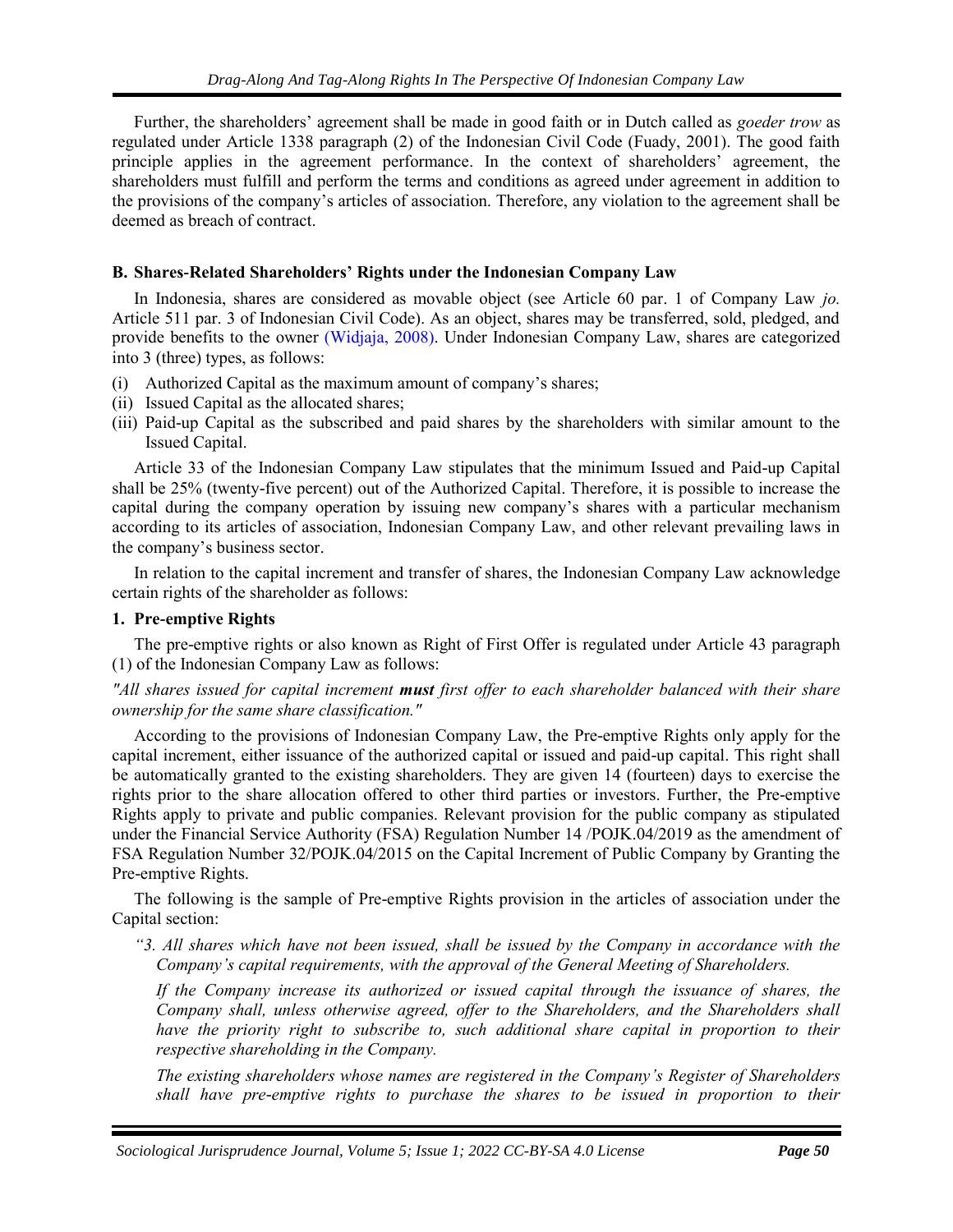*shareholding within 14 (fourteen) days after the date of receipt of their offer both for the shares offered to them in proportion to their shareholdings and, for those shareholders still interested, the remaining shares, which were offered to but not subscribed to by the other shareholders.*

*Any portion which shall not be subscribed by any Shareholders shall be issued and paid up as approved by all the shareholders pursuant to a General Meeting of Shareholders and on terms approved at such meeting."*

However, as set out in Article 43 paragraph (3) of the Indonesian Company Law, the Pre-emptive Rights may be waived in the event the following conditions of shares issuance occurs:

- a. intended for the company's employees under Employee Stock Option Program (ESOP);
- b. intended to the company's convertible bond or other security holders as approved by the General Meeting of Shareholders ("GMS"); or
- c. for company reorganization and/or restructuring as approved by GMS.

# **2. Rights of First Refusal**

Rights of first refusal is stipulated under Article 57 paragraph (1) point (a) of the Indonesian Company Law as follows:

*"The articles of association may stipulate requirements regarding the transfer of rights to shares, namely:* 

*a. must first offer to shareholders with certain classification or other shareholders;"*

Referring to the provision, the Rights of First Refusal is not automatically granted to the shareholders. It must be expressly stipulated under the company's articles of association. The following is the sample of Rights of First Refusal provision in the articles of association under the Transfer of Shares section:

- *"5. Subject at all times to the terms and conditions of permitted transfer of shares under the shareholders agreement between the Shareholders, the selling Shareholder (Seller) intending to transfer its shares to any person other than another Shareholder (the Buyer) by selling it must first deliver an irrevocable transfer notice in writing to other Shareholder(s) (Continuing Shareholder(s)) with respect to those shares by specifying the details of the proposed transfer (the Sale Terms), including:* 
	- *(a) the number of shares which the Seller proposes to transfer (the Sale Shares);*
	- *(b) the price offered by the Buyer for the Sale Shares (the Sale Price);*
	- *(c) the identity of the Buyer;*
	- *(d) the completion date of the proposed transfer (which shall be no earlier than (30) Business Days and no later than one hundred eighty (180) Business Days after the date of the Transfer Notice); and*
	- *(e) other material terms and conditions of the proposed transfer (including any warranties, representations and indemnities) (Transfer Notice). A Transfer Notice once given, may not be varied."*

Exception for the Rights of First Refusal stipulated under Article 57 paragraph (2) of the Indonesian Company Law which stating that the requirements under Article 57 paragraph (1) shall not apply on the transfer of shares due to inheritance or as a result of merger, consolidation, or dissolution.

# **C. Drag-along and Tag-Along Rights Provisions**

Under a modern-day shareholders' agreement, it is common to found drag-along and tag-along rights provisions in relation to the transfer of shares in the company (D'Souza, 2020). These two provisions protect the shareholders in different triggering events and are commonly used in merger and acquisition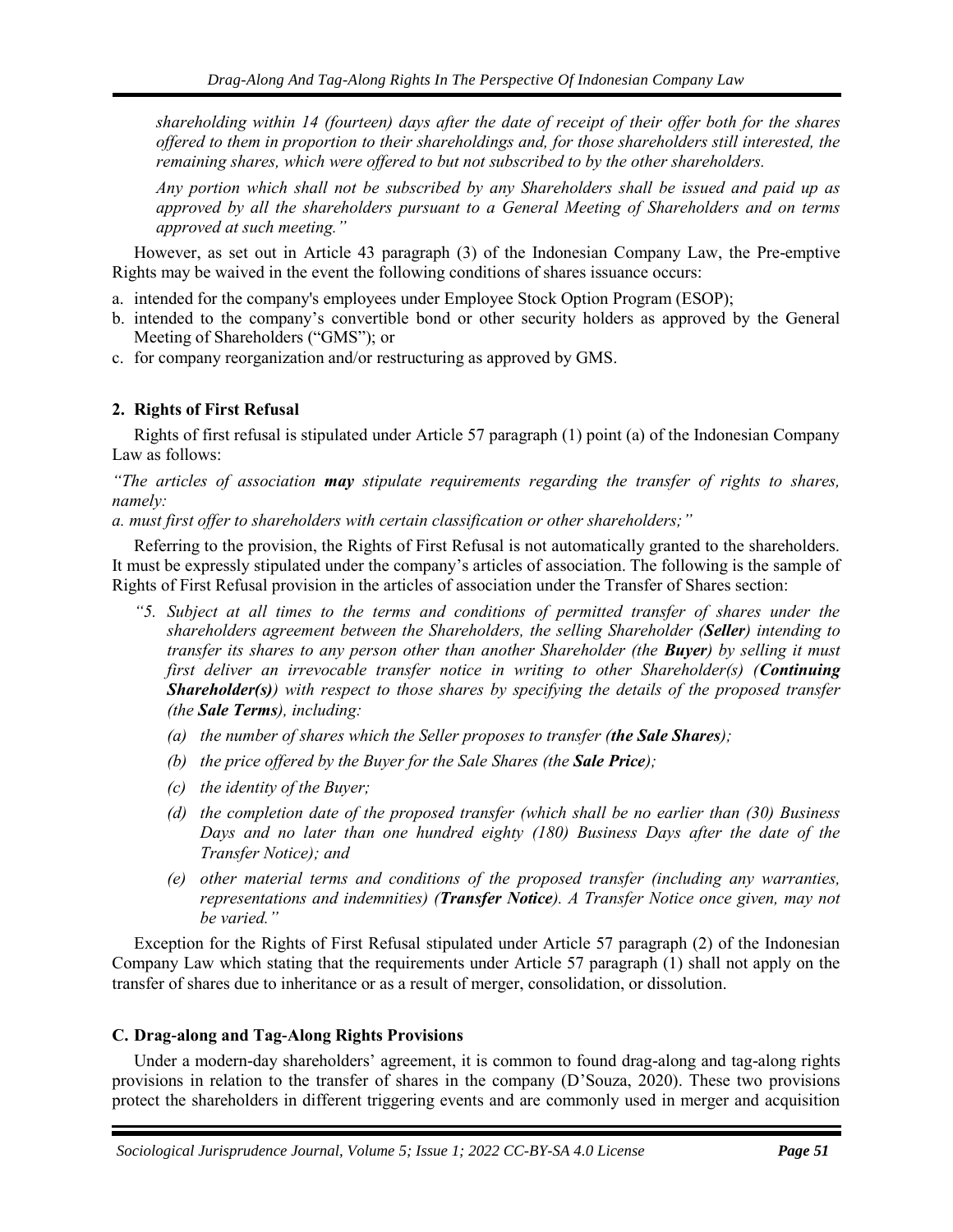transactions. By enforcing drag-along rights, majority shareholders with a certain number of shares may force other existing shareholders to trade its shares ownership with the same treatment. Additionally, the minority shareholders may demand the buyer/new investor to purchase its shares under tag-along rights with similar conditions offered to other shareholders. Both drag-along and tag-along rights is used as an exit clause by the majority and minority shareholders.

The drag-along rights enable the majority shareholders to sell their shares, including all of the company's shares to new investors without any concern about other existing shareholders' objections. Thus, even though it may be deemed beneficial only to the majority shareholders, basically, it will provide similar treatment to the minority shareholders' shares valuation. This protection is also available in tag-along rights, which enable the minority shareholders to obtain equal treatment of shares sale and purchase conditions offered to the majority shareholders. Therefore, both types of shareholders will obtain the same shares value offerings.

### **(i) Drag-along rights**

Drag-along or right to withdraw commonly adheres to the majority shareholder. The majority shareholder may utilize this right if it wants to sell its shares to a third party by dragging the minority shareholders to participate in selling their shares. In this mechanism, the majority shareholder will offer the minority shareholder a similar price and conditions. Therefore, the new shareholder may be allowed to acquire entire shares. This right is deemed beneficial to the majority shareholder in order to avoid any obstacles in the shares sales and purchase towards uncooperative minority shareholders. However, it will also benefit the minority shareholders with a similar offering made to the majority shareholders.

Under a shareholders' agreement, the drag-along rights may be stipulated as below:

- *"17.1 In the event of an offer from a bona fide Proposed Purchaser for all the Shares, where [Shareholders holding at least [75] per cent. of the Shares (excluding any Treasury Shares) (on an as-converted basis) (who shall include the Series A Majority)] (the "Majority Shareholders") agree to such offer and wish to transfer all their interest in Shares (the "Sellers' Shares") to the Proposed Purchaser, the Majority Shareholders shall have the right (the "Drag-Along Right") to compel each other Shareholder (each a "Called Shareholder" and together the "Called Shareholders") to sell and transfer all their Shares to the Proposed Purchaser or as the Proposed Purchaser shall direct (the "Drag Purchaser") in accordance with the provisions of this Clause Error! Reference source not found..*
	- *17.2 The Majority Shareholders may exercise the Drag-Along Right by giving a written notice to that effect (a "Drag-Along Notice") to the Company, which the Company shall forthwith copy to the Called Shareholders, at any time before the transfer of the Sellers' Shares to the Drag Purchaser. A Drag-Along Notice shall specify that:* 
		- *17.2.1 the Called Shareholders are required to transfer all their Shares (the "Called Shares") under this Clause;*
		- *17.2.2 the person to whom they are to be transferred;*
		- *17.2.3 the consideration (whether in cash or otherwise) for which the Called Shares are to be transferred (calculated in accordance with this Clause);*
		- *17.2.4 the proposed date of transfer; and*
		- *17.2.5 the form of any sale agreement or any other document of similar effect that the Called Shareholders are required to sign in connection with such sale (the "Sale Agreement"),*

<span id="page-7-1"></span><span id="page-7-0"></span>*(and, in the case of Clauses [0](#page-7-0) to [0](#page-7-1) above, whether actually specified or to be determined in accordance with a mechanism described in the Drag-Along Notice). No Drag-Along Notice or Sale Agreement may require a Called Shareholder to agree to any terms except those specifically provided for in this Clause."*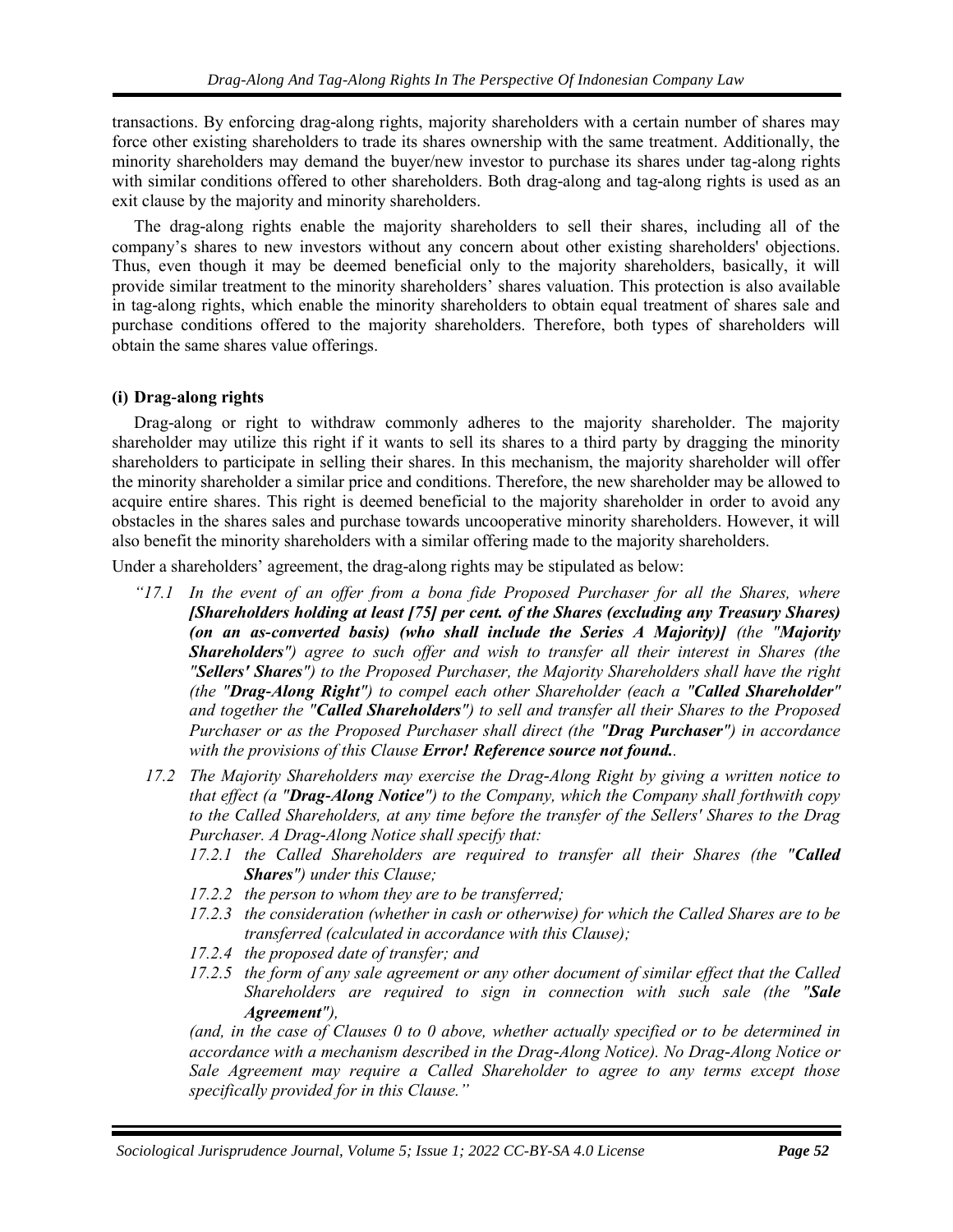There are many considerations for the implementation of the drag-along rights, as follows (Chakraborty, 2020):

- a. **Transaction:** merger, acquisition, sale of substantial assets, and sale of substantial securities;
- b. **Minimum percentage:** The right applies to the majority shareholder, usually with the minimum share ownership of 51% (fifty-five percent). However, the shareholders may determine a higher percentage depending on the shareholding structure in the company.
- c. **Restrictions by the minority shareholders**: In some cases, a minority shareholder may set out restrictions or even delay the transfer of drag-along shares. Therefore, some of the drag-along clauses are made favorable to the minority shareholder.

### **(ii)Tag-along Rights**

Unlike the drag-along rights, the tag-along rights is deemed to be beneficial to the minority shareholders. If the majority shareholder intends to sell its shares, the tag-along right will assure the interest of the minority shareholder in terms of participating in selling the shares at an equal price. The purpose of this right is to anticipate the inequality interest of minority shareholders in the sale and purchase of the company's shares.

This tag-along right shall be applicable if any third party (investors) wishes to buy all of the company's shares. The minority shareholder is risked to force in selling the shares at a lower price than the majority shareholder. Tag-along rights provide the minority shareholders protection in the shareholders' agreement.

The following is a sample of tag-along rights provision under a shareholders' agreement:

- *"16.1 Save where the provisions of Clauses Error! Reference source not found. and Error! Reference source not found. apply, and subject to Clause Error! Reference source not found., no transfer of any of the Shares held by any [Founder] [and/or] [Shareholder holding more than [5]% of the Shares (excluding Treasury Shares) (on an as-converted basis) other than the Investors (a "Significant Shareholder")] may be made unless the relevant [Founder] [and/or] [Significant Shareholder] (and any Permitted Transferee of that [Founder] [and/or] [Significant Shareholder]) (each, a "Selling Shareholder") shall have observed the following procedures of this Clause Error! Reference source not found. [unless the Series A Majority has determined that this Clause Error! Reference source not found. shall not apply to such transfer].*
- *16.2 After the Selling Shareholder has gone through the right of first refusal process set out in Clause Error! Reference source not found. (if applicable), the Selling Shareholder shall give to each Series A Shareholder not less than [20 (twenty)] Business Days' notice in advance of the proposed sale (a "Tag-Along Notice"), which notice shall specify:* 
	- *16.2.1 the identity of the proposed purchaser (the "Buyer");*
	- *16.2.2 the price per share which the Buyer is proposing to pay;*
	- *16.2.3 the manner in which the consideration is to be paid;*
	- *16.2.4 the number of Shares which the Selling Shareholder proposes to sell; and*
	- *16.2.5 the address where the notice of the number of Shares which a Series A Shareholder wishes to sell should be sent."*

# **D. Indonesian Company Law Perspective: Drag-along and Tag-Along Rights**

In relation to drag-along and tag-along rights, the Indonesian Company Law does not define majority and minority shareholders terminology. However, as stipulated under Black's Law Dictionary, we may find the following definitions (Black's Law Dictionary,  $9<sup>th</sup>$  ed):

# **Majority Shareholder.**

*"A shareholder who owns or controls more than half the corporation's stock."*

# **Minority Shareholder.**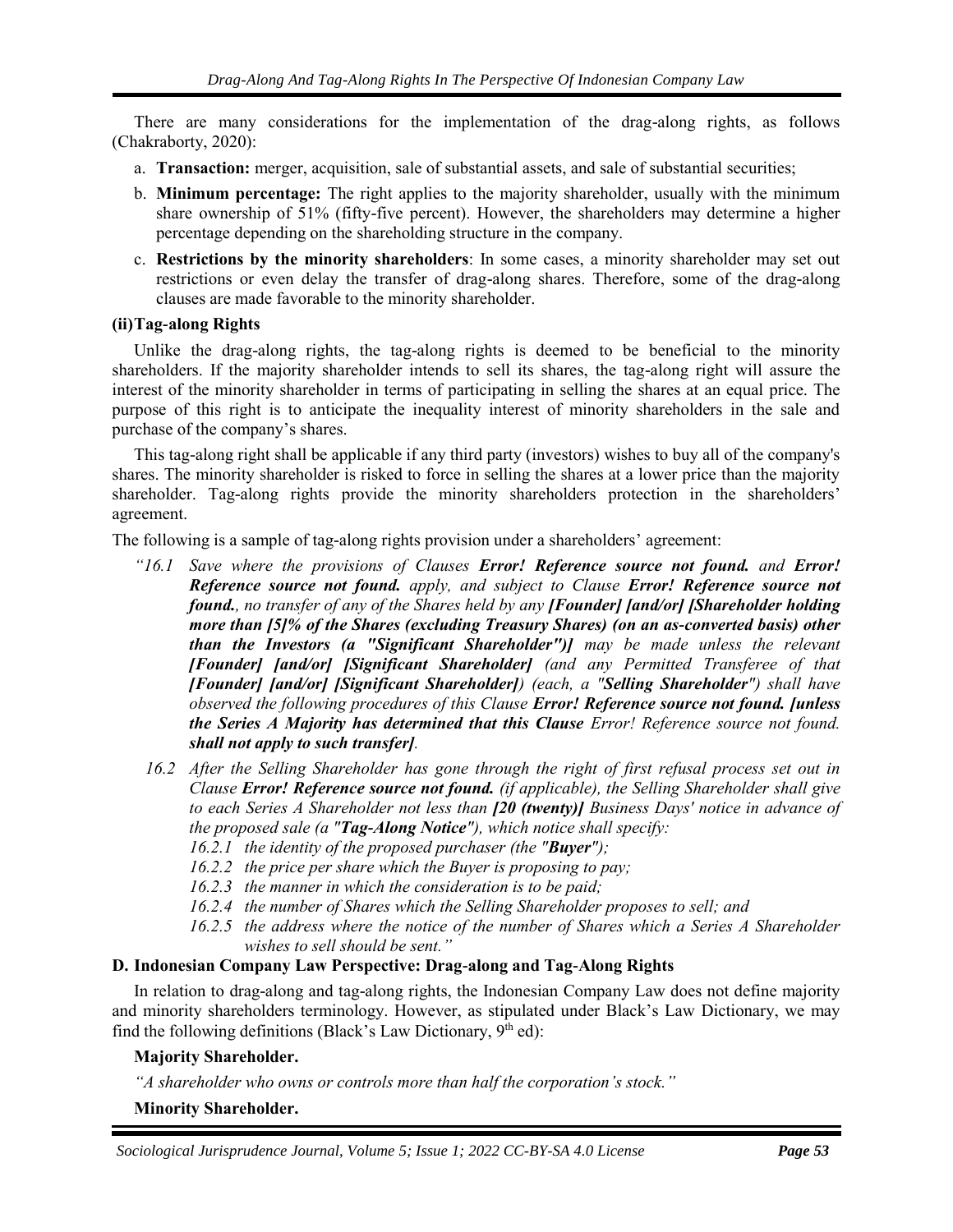*"A shareholder who owns less than half the total shares outstanding and thus cannot control the corporation's management or singlehandedly elect directors."*

Pursuant to the foregoing definition of majority shareholder, it may be noted that as the company's controller, it can dominate the GMS resolutions including related to the company's shares transfer and acquisition. However, the minority shareholder may not have adequate power to determine the GMS resolutions. Based on this condition, in terms of the shareholders' partnership in a company, shareholders' agreement shall become an instrument to provide fair arrangements between company shareholders. The shareholders' agreement will be valid and binding if it complies with the prevailing laws and regulations and fulfills the requirements of agreement validity as stipulated under 1320 Indonesian Civil Code as previously elaborated.

Drag-along and tag-along rights are commonly found under modern-day shareholders' agreement involving venture capital and private equity company as an investor, especially in the acquisition plan. In the sale and purchase of the company's shares, the buyer/investor usually intends to hold 100% (one hundred percent) control over the company, including the majority of its shares.

Unfortunately, the Indonesian Company Law does not stipulate any drag-along and tag-along rights provisions. Article 43 paragraph 1 and Article 57 paragraph 1 of Indonesian Company Law only specify the Pre-emptive Rights and the Right of First Refusal in terms of capital increment and transfer of shares. In the case of drag-along and tag-along rights interpreted as part of Article 57 paragraph 1 of Indonesian Company Law regarding the compulsory to offer the prospective transfer of shares to other existing shareholders, it must be expressly regulated under the articles of association. However, the drag-along and tag-along rights provide shareholder rights beyond the meaning under Article 57 paragraph 1 of Indonesian Company Law, which is known as the Right of First Refusal principle.

Stipulation of the drag-along and tag-along rights shall become a contractual mechanism between the shareholders and violation to the mechanism may lead to a breach of contract. This breach of contract shall refer to the Article 1239 of the Indonesian Civil Code and the party suffering any loss from the agreement violation may conduct legal action according to the relevant dispute settlement procedures under the agreement.

Therefore, the stipulation of drag-along and tag-along rights under the shareholders' agreement is contractual and reflects the freedom of contract principle. Therefore. It is enforceable under Indonesian Laws in general and Indonesian Company Law in particular, to the extent that the provisions are not violating any laws and regulations. Furthermore, as any other clauses under the shareholders' agreement, these rights prevent any potential future disputes and ensure a fair mechanism for the shareholder to exit from the company. Moreover, each of the drag-along and tag-along rights is beneficial for majority shareholder and minority shareholder.

In addition to the foregoing, with additional protection for minority shareholders, both drag-along and tag-along rights shall be formally regulated under the Indonesian Company Law. As a result, these rights will provide equal treatment to the shareholders regarding the sale and purchase of shares with the new investor, especially under merger and acquisition transactions.

#### **IV. Conslusion**

Under Indonesian Company Law, there are many types of the shareholders rights, primarily related to the capital increment and shares transfer, among others, (i) pre-emptive rights, (ii) right of first refusal, (iii) put options rights, (iv) call options rights, (v) drag-along rights, and (vi) tag-along rights. Unfortunately, the Indonesian Company Law only acknowledges Pre-emptive Rights and Right of First Refusal, and it does not expressly stipulates the drag-along and tag-along rights. However, the shareholders may regulate these additional rights under a shareholders' agreement.

Shareholders' agreement has been a common arrangement for the shareholders to perform the Company's business operation. It regulates internal matters within the company's stakeholders according to the prevailing Indonesian Company Law and other contractual business arrangements. As any other